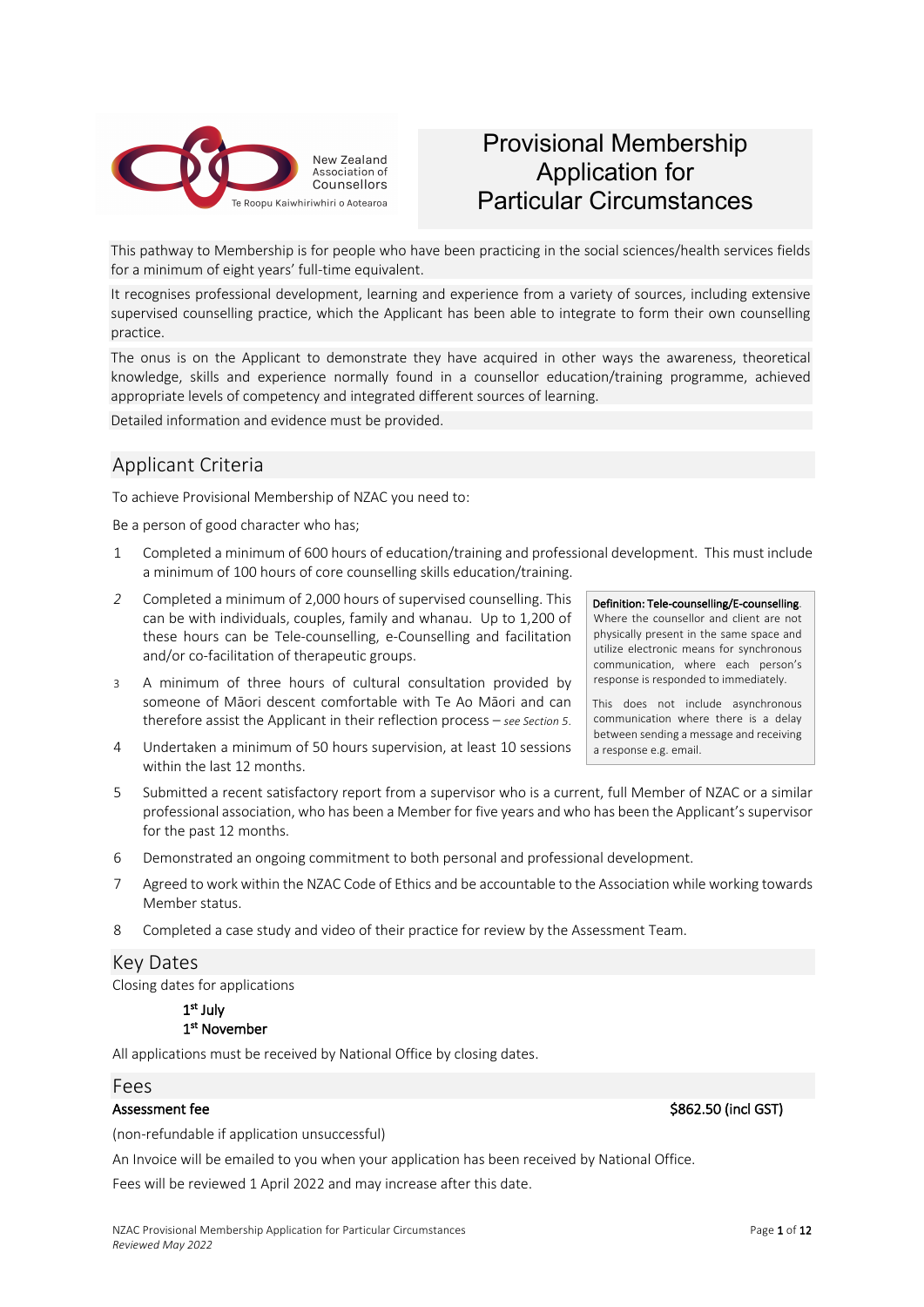## General Information

- 1 If the application is completed on paper, scan and email to membership@nzac.org.nz
- 2 Ensure the application is fully read and discussed with your Supervisor.
- 3 Do not send in your counselling log as your Supervisor report confirms they have seen it.
- 4 Ask your Supervisor to verify the original copies of qualifications and certificates. Do not send any original copies of qualifications or certificates.
- 5 If you have had any complaint/s about your practice, full disclosure is required when you present your application. This will be discussed by the Membership Committee before any assessment can take place.
- 6 All decisions made are subject to a satisfactory Police Vetting Report.
- 7 If you have any criminal conviction/s full disclosure is required when you present your application. This will be discussed by the Membership Committee before assessment can take place.
- 8 Where Criminal Conviction/s raises concerns in relation to the Good Character Policy for membership an applicant will be required to attend a Special Panel before the application can proceed. This will be at your own cost.
- 9 If you are not a New Zealand Citizen provide evidence of either New Zealand residency or of a valid New Zealand Work Visa. As a Provisional Member, you need to be able to work in New Zealand to complete the requirements for upgrade to Member.
- 10 If your application meets all requirements the Membership Committee will recommend to the National Executive that Provisional Membership be granted.
- 11 The steps for upgrade to Member begin once you are a Provisional Member.
- 12 The information gathered in this application pack will be used for the purposes of assessing your suitably to be a NZAC Provisional Member.

The information will be kept on file until you become a Member, or you resign.

Personal contact details will be used to send you newsletters, updates etc from the National Office or from delegated representatives of NZAC e.g. Branch Secretaries.

- 13 Keep a copy of your application.
- 14 If assistance is required please contact the Membership Manager: membership@nzac.org.nz or refer to the information at http://www.nzac.org.nz/membership.cfm

NOTE: NZAC Provisional Membership may be held for five years from date of confirmation. If a Provisional Member has not upgraded to Member at the end of five years, their Provisional Membership will cease unless an extension has been approved. For the duration of Provisional Membership, you are required to have a NZAC Registered Supervisor who has been a Member for a minimum of 5 years.

### Applicant Checklist

- ☐ Your written application
- ☐ Video and transcript of your practice
- ☐ Your Supervisor's report
- ☐ Your Cultural Consultant's report
- ☐ Letter from your employer/s
- ☐ Enclosed personal disclosure statements or other advertising material, such as business cards where applicable
- ☐ Letter from other professional associations if applicable
- ☐ Verified copy/s of your qualification/s
- ☐ Police Vetting Report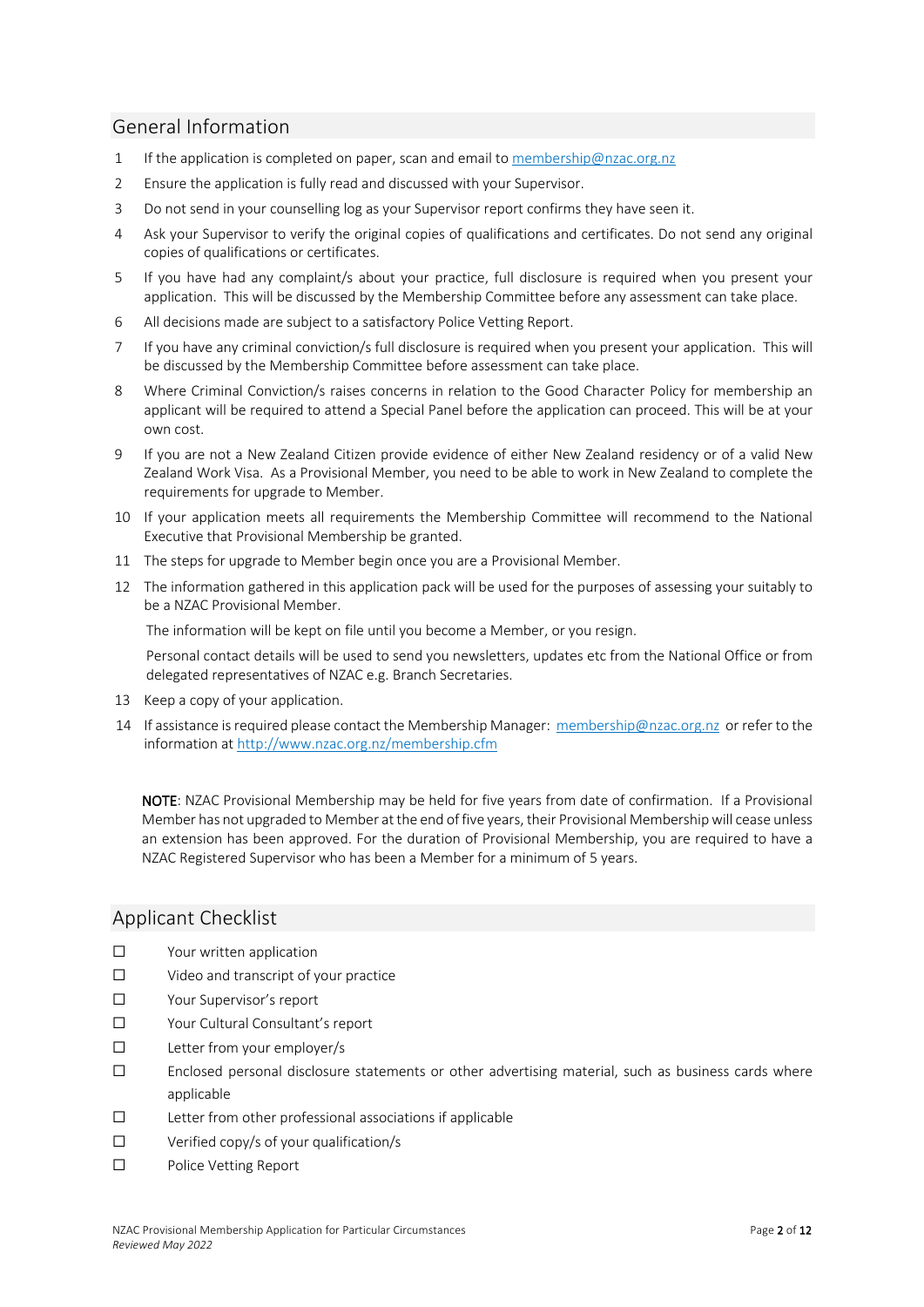

| Date received       |  |
|---------------------|--|
| (Official use only) |  |

## Provisional Membership Application for Particular Circumstances

| First Names              |  |
|--------------------------|--|
| Family Name              |  |
| Your preferred name      |  |
| Date of Birth            |  |
| NZ Citizenship status    |  |
| Ethnicity                |  |
| Iwi/Hapu (if applicable) |  |
| Postal Address           |  |
|                          |  |
|                          |  |
| Town/City                |  |
| Post Code                |  |
| Home Phone Number        |  |
| Mobile Number            |  |
| E-Mail Address           |  |
| Main Employer            |  |
| Work Address             |  |
| Work Phone Number        |  |
| Website (if applicable)  |  |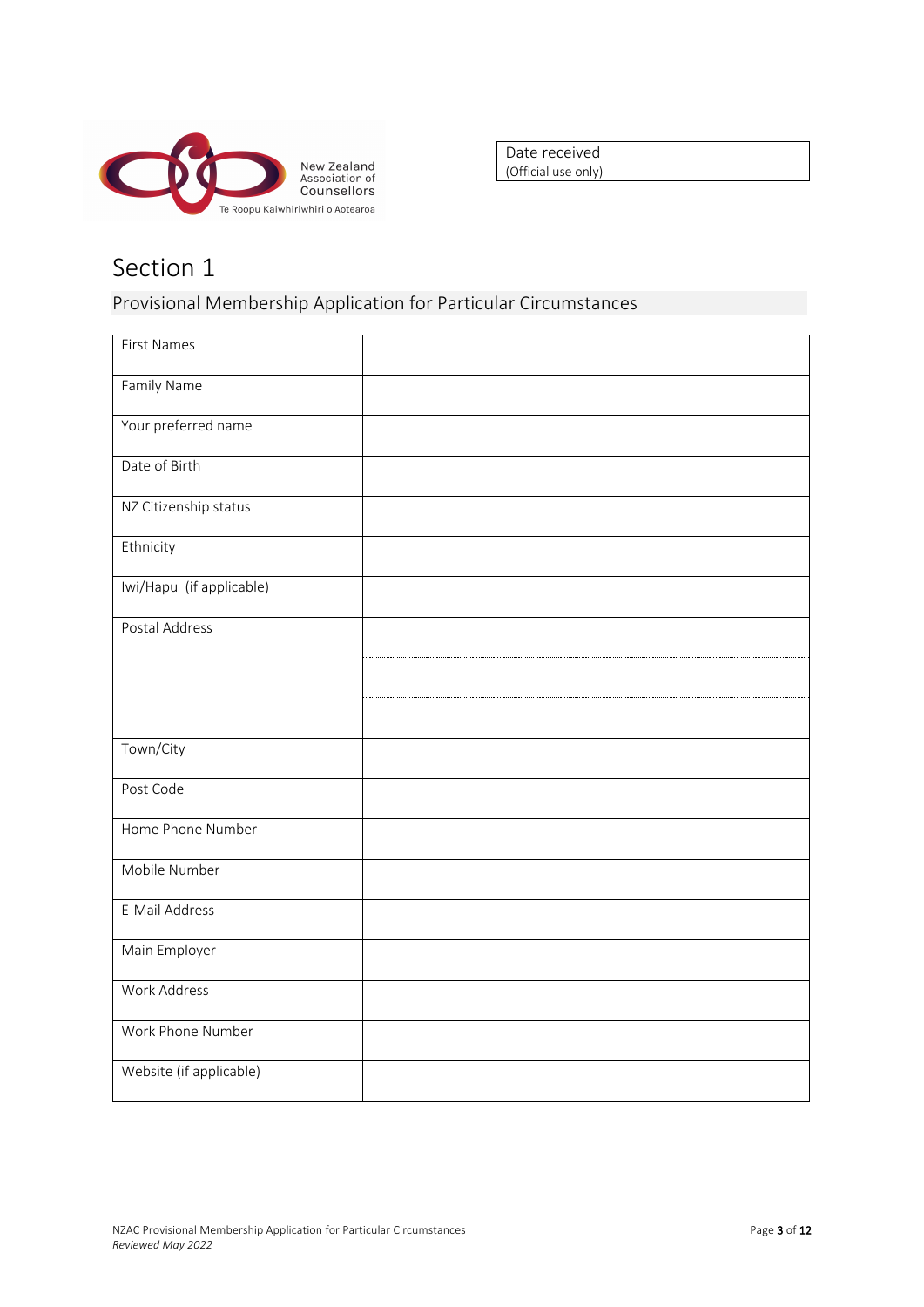### Membership to other counselling related professional associations e.g. ANZASW, NZAP

#### Counselling Education

| Education/Training Provider                                      |  |
|------------------------------------------------------------------|--|
| Level of Education/Training<br>completed                         |  |
| Date when qualification completed                                |  |
| Field of Education/Training<br>(Counselling, Psychotherapy, etc) |  |

#### External Supervision with NZAC Supervisor or Supervisor from a similar professional association

| Name of Supervisor(s)                  |  |
|----------------------------------------|--|
| Professional Association of Supervisor |  |
| Length of contract                     |  |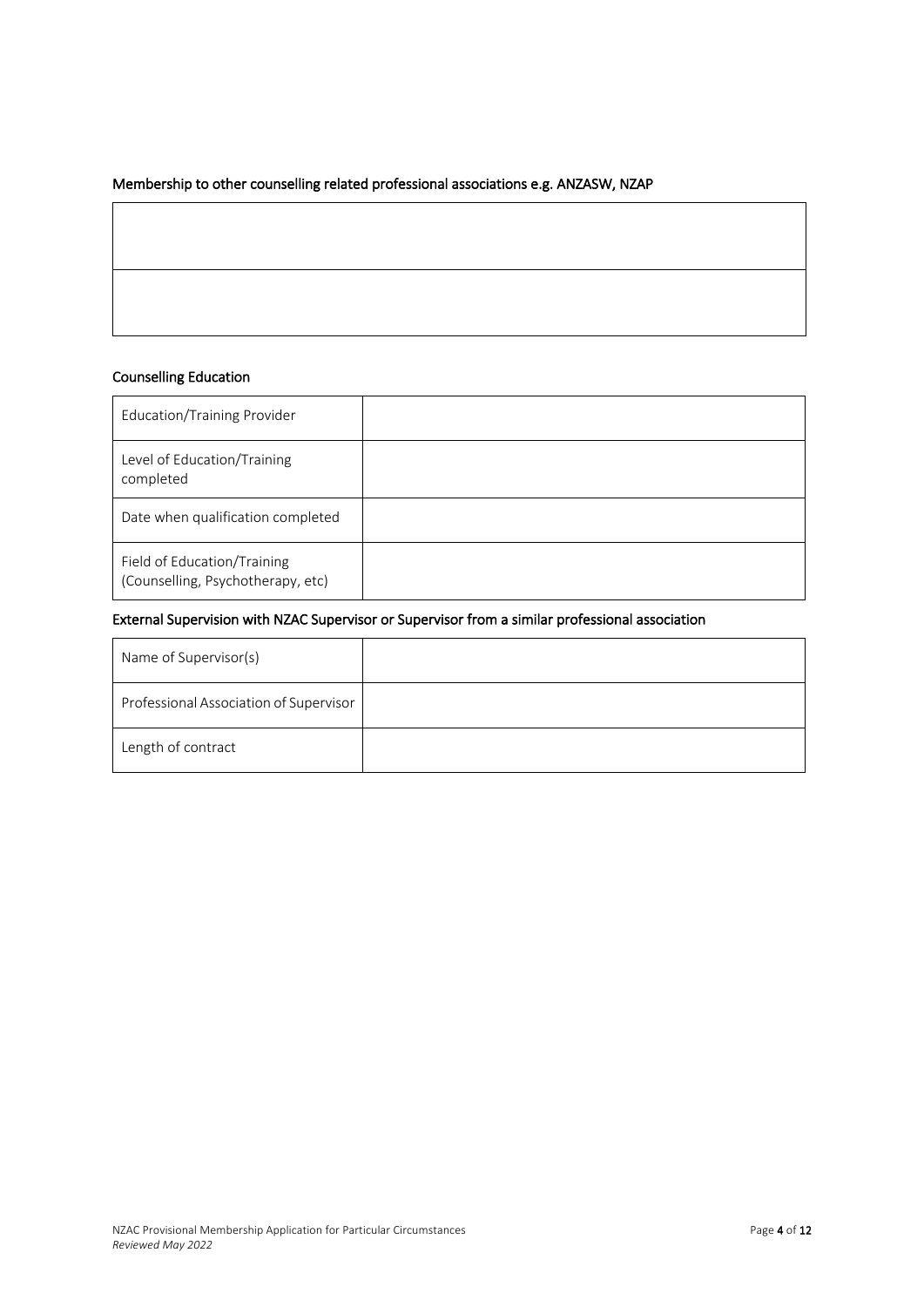Please circle responses as applicable.

## Criminal Conviction or Charges Declaration

Do you have any criminal convictions, or are you under investigation, or have any charges pending in New Zealand or in any other country, other than minor traffic infringements? Yes No

If "Yes" attach a detailed statement of explanation.

NOTE: All applicants with previous convictions may be required to interview with a Special Panel in accordance with the NZAC's Good Character Policy before any decision about membership can be made. This will be at your own cost.

### Professional Conduct Declaration

- 1 Are you or have you ever been the subject of formal professional disciplinary proceedings that have been upheld in New Zealand or another country?
- 2 Are you or have you ever been the subject of a complaint that was upheld to the NZ Health and Disability Commissioner, or an equivalent officer in another country?
- 3 Have you ever applied, withdrawn or been declined for registration as a health practitioner? Yes No
- 4 Are you currently a member of any other professional association representing Are you currently a member of any other professional association representing Yes No<br>counselling, psychotherapy, health or social services field?

Name of professional association:

You are required to supply a letter from this association to say that you were/are not subject to any concern(s) / complaint(s) about your practice.

5 Have you previously been a member of any other professional association representing riave you previously been a member or any other professional association representing Yes No

Name of professional association:

You are required to supply a letter from this association to say that you were/are not subject to any concern(s) / complaint(s) about your practice.

If you have answered "Yes" to any of the questions above, attach a detailed statement outlining the issues and any sanctions.

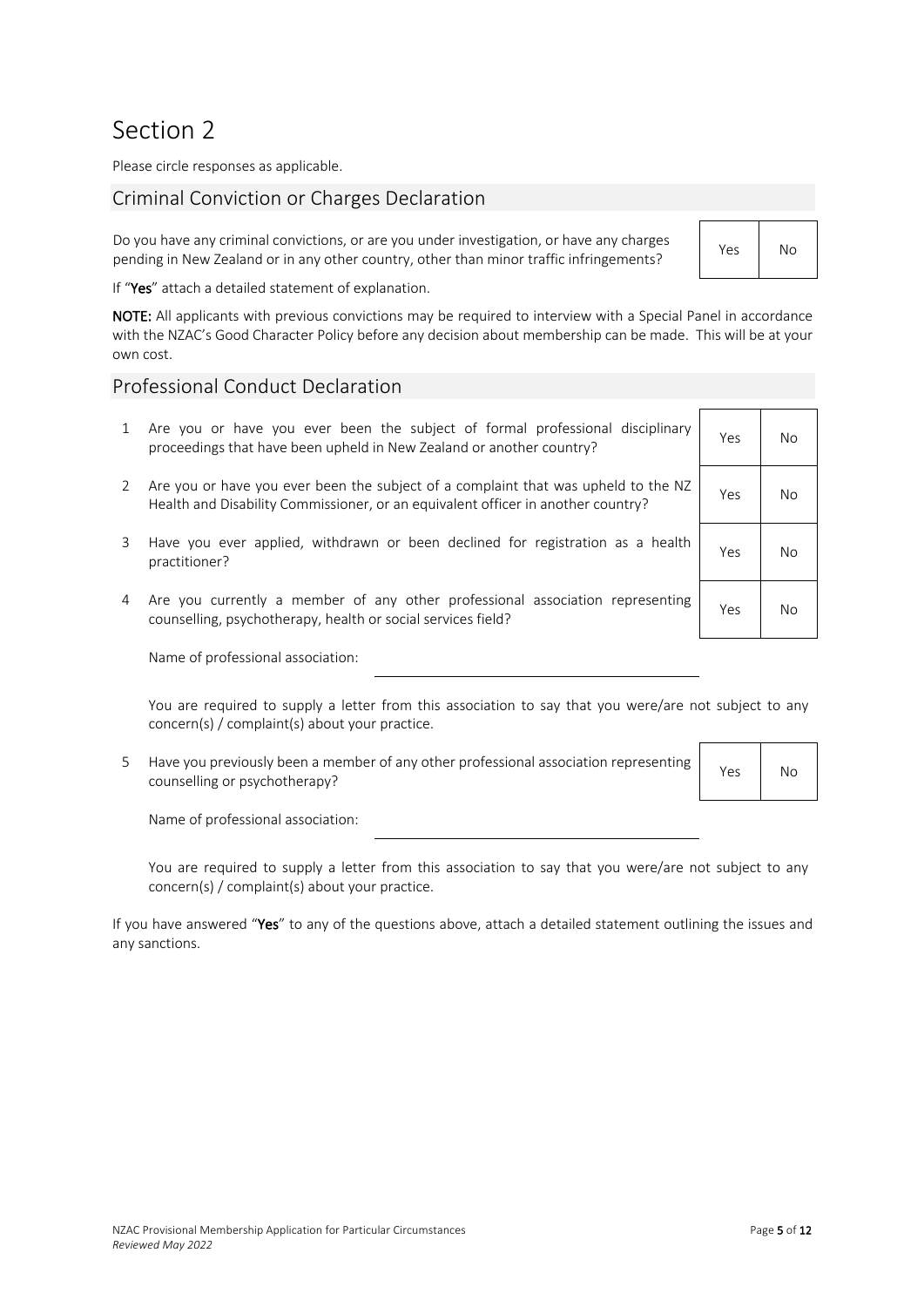## Applicant Declaration

| I declare that the information provided in this application is true and correct and I will uphold the NZAC Code<br>of Ethics. I authorise NZAC to contact any person or organisation named in this application about any matter<br>relevant to my application. |  |  |  |  |  |  |  |
|----------------------------------------------------------------------------------------------------------------------------------------------------------------------------------------------------------------------------------------------------------------|--|--|--|--|--|--|--|
| I also confirm that I have fully discussed in supervision:                                                                                                                                                                                                     |  |  |  |  |  |  |  |
| Any previous criminal convictions, or any charges pending that I have, other than minor traffic<br>a.<br>infringements.                                                                                                                                        |  |  |  |  |  |  |  |
| Any complaint/s or concern/s raised by my Counsellor Education Provider.<br>b.                                                                                                                                                                                 |  |  |  |  |  |  |  |
| Any complaint/s or concern/s raised within my placements/employment.<br>C.                                                                                                                                                                                     |  |  |  |  |  |  |  |
| Any complaint/s or concern/s raised in current or former employment.<br>d.                                                                                                                                                                                     |  |  |  |  |  |  |  |
| Applicant's name:                                                                                                                                                                                                                                              |  |  |  |  |  |  |  |
| Applicant's signature:                                                                                                                                                                                                                                         |  |  |  |  |  |  |  |
| Date:                                                                                                                                                                                                                                                          |  |  |  |  |  |  |  |

If you do not disclose all information, or are dishonest in the information given, your application may be declined.

## Police Vetting Request Form

https://www.police.govt.nz/sites/default/files/publications/pvs-vetting-request-and-consent-form.doc

#### POLICE VETTING REQUEST NOTES

The Approved Agency is NZAC.

The agency representative/delegate or identity referee can be:

a person of standing in the community - e.g. registered professional, religious or community leader, Police employee, person registered with the Approved Agency eg NZAC Registered Supervisor

- Be over 16yrs of age
- Not be related to a partner/spouse
- Not be a co-resident of the applicant

Section 1 Completed by the agency representative/delegate or identity referee. Sections 2 & 3 Applicant to complete and sign.

On completion of the 3 Sections upload the Vetting forms to the Application or scan and email to membership@nzac.org.nz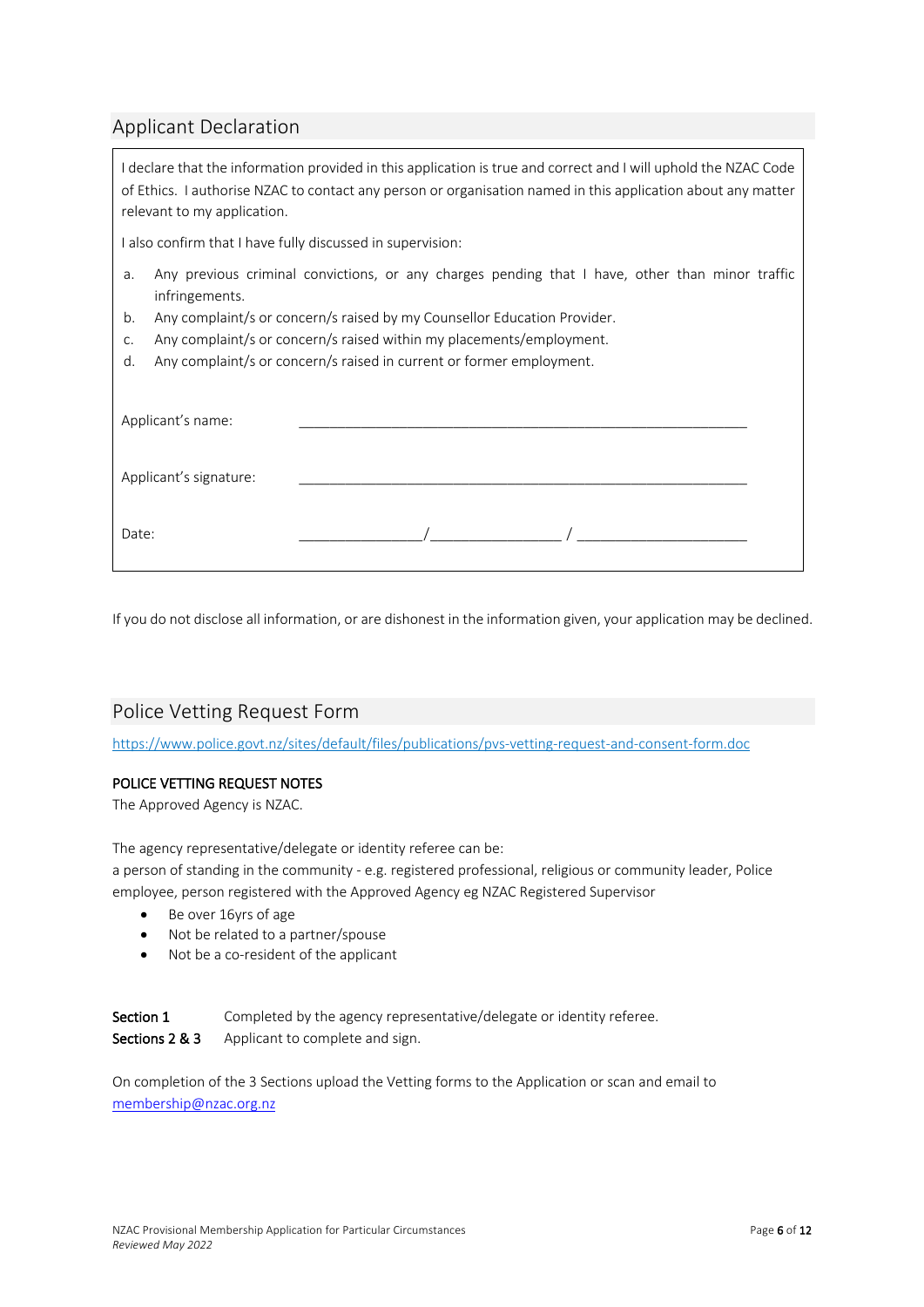## Counsellor Education

List the core counselling skills education/training undertaken and outline the learning outcomes from each course.

#### Example:

| <b>Course Title</b>        | <b>Course Facilitator</b> | Date            | <b>Total Hrs</b> | <b>Key Learning Outcomes</b> |
|----------------------------|---------------------------|-----------------|------------------|------------------------------|
| Person Centred             | Lifeline                  | Sept - Nov 2015 | 30hrs            |                              |
| Counselling Skills         |                           |                 |                  |                              |
| <b>Couples Counselling</b> | Weltec                    | Feb - May 2019  | 60hrs            |                              |
|                            |                           |                 |                  |                              |
| Treaty of Waitangi         | Massey University         | 2020            | 120 hrs          |                              |
|                            | Paper                     |                 |                  |                              |
| Family Therapy -           | Youthline                 | Ongoing during  | 80 hrs           |                              |
| Theory and Practice        |                           | 2019            |                  |                              |

Attach copies of your qualifications. These documents must be verified and signed either by your employer or supervisor as a true and correct record of your education.

## Section 4

## Supporting Material

Must be dated within the last six months

#### Either

If you are in paid or voluntary work attach:

A letter from your employer(s) supporting your application.

Describe your position and confirm whether or not you are or have been the subject of any ethical complaints that have been upheld.

ê One character reference from a Member of NZAC.

### Or

- If you are in private practice:
	- Provide character references from two Members of NZAC.

If you belong to any other professional association:

ê provide a letter confirming you have not been, nor are currently subject to any ethical complaints.

Enclose copies of any disclosure statements and other advertising material if applicable.

## Section 5

## Te Tiriti o Waitangi

Have a minimum of three hours of cultural consultation provided by someone of Māori descent comfortable with Te Ao Māori and can therefore assist the applicant in their reflection process.

The kōrero needs to include;

- a. Te Tiriti o Waitangi and the significance it has in Aotearoa New Zealand today.
- b. The impact of colonisation on Maori.

Write a statement which reflects on your kōrero with your cultural consultant.

Write about your commitment to take the learning into your everyday counselling practice. (*Guide: one page*). Cultural Consultant to complete form found on NZAC website: Membership, Information and Guidelines.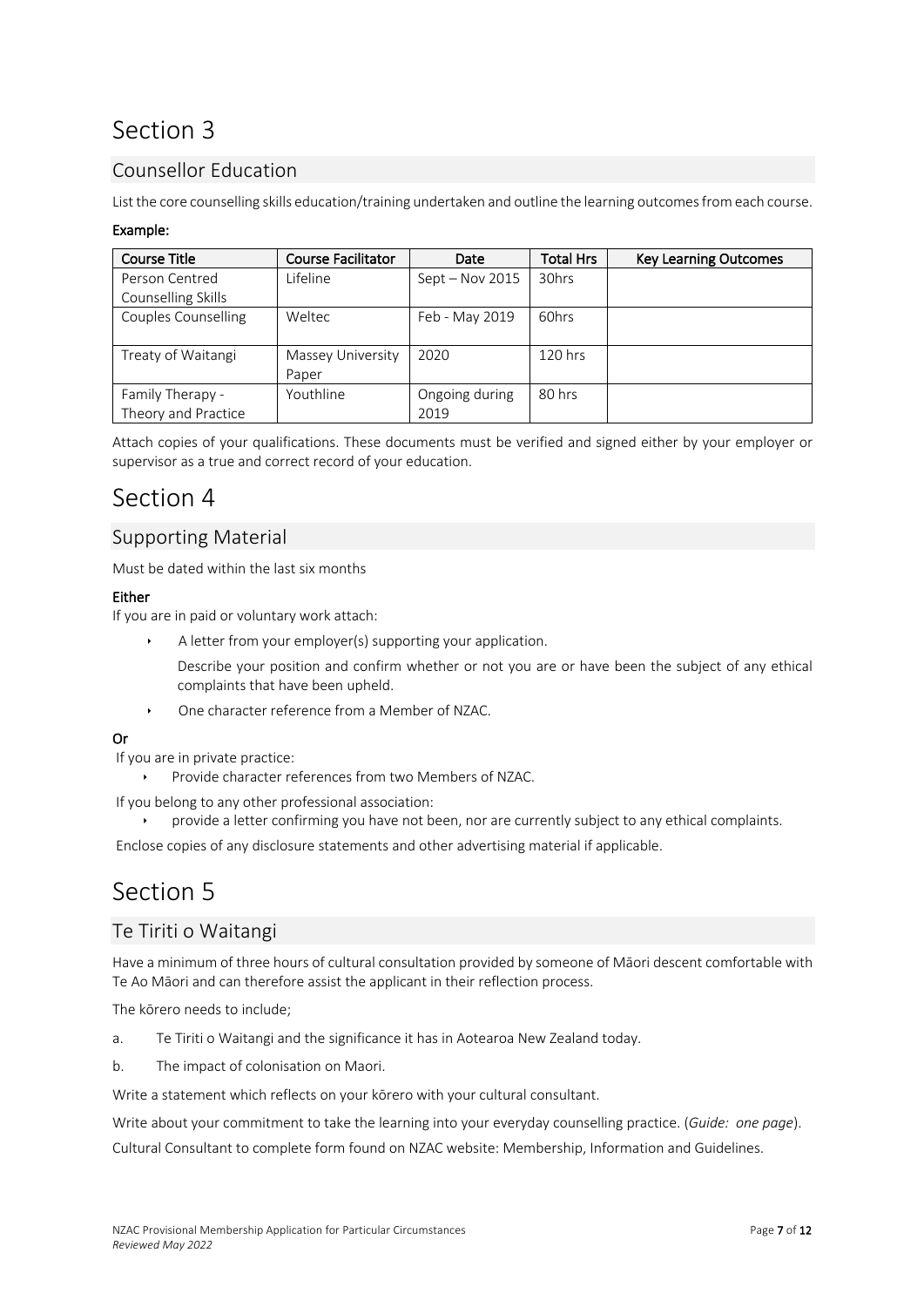## Professional Development

List Professional Development undertaken in the last two years e.g. Workshops, Seminars, Conference attendance.

### Example

| <b>Workshop Title</b>         | Facilitator       | Date     | Duration (Hours) | <b>Key Learning Outcomes</b> |
|-------------------------------|-------------------|----------|------------------|------------------------------|
| Working with Suicidal Clients | <b>Bill Smith</b> | 15/11/20 | 5 hrs            |                              |
| Working with Difference       | Mary Brown        |          | 10 hrs           |                              |
| NZAC Conference               | NZAC              |          | $18$ hrs         |                              |

Outline your plan for ongoing Professional Development for the next year.

## Section 7

## Personal Development

Describe what you have learned or gained from personal development, your reflections and learnings, including counselling, significant life events or experiences which demonstrate your commitment to ongoing self-learning. *(guideline: one page)* 

## Section 8

### Counselling Practice

- a. Describe what motivated you to become a counsellor *(guideline: one page)*.
- b. Outline your understanding of the nature and purpose of counselling *(guideline: one page)*
- c. Outline your counselling experience over the last eight years. Clearly identify what is counselling as opposed to any other role you may have *(guideline: one page)*.
- d. Name and briefly describe two theoretical frameworks that you use in your practice *(guideline: one to two pages)*.

## Section 9

## Case Study

Present a written case study of 3,000 words or less, and a 15–20 minute video segment of work with a client. Use the same client for both pieces of work. This study is about work undertaken with a client who has come to you for counselling.

### Case study instructions

Be sure to include the following in your case study, as these will form the criteria for the assessment of your work:

- a. How was the client referred?
- b. How was the initial contract negotiated?
- c. What were your initial impressions of the client?
- d. What cultural considerations were present and how did you take them into account?
- e. Discuss the social/historical context of the client.
- f. Describe some of the concerns that your client brought to counselling.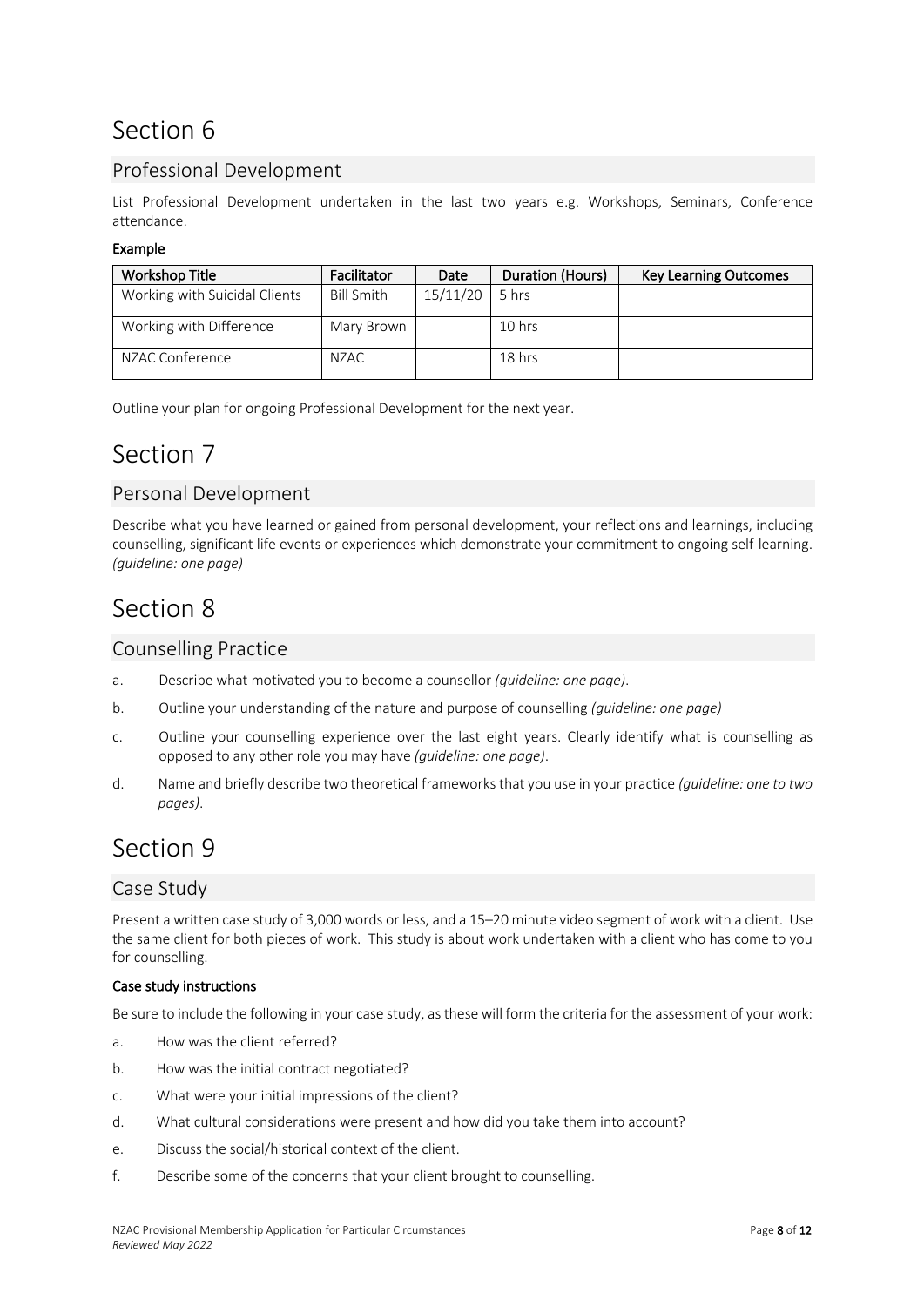- g. What informed/influenced your thinking as you responded to the clients concerns and formulated a plan for the work in collaboration with your client?
- h. How were these concerns explored and what strategies were used?
- i. Comment on the usefulness of the strategies.
- j. Which modality/ies did you use in the work?
- k. On what basis did you choose the modality/ies, and how useful was it/were they?
- l. Talk about how you have experienced yourself in working with this client.
- m. What were your challenges in this work?
- n. Discuss what worked well, what did not, and how you knew.
- o. How did you address what did not work well?

#### Video segment instructions

Provide a 15–20 minute video segment of work with the client. Provide a verbatim transcript of the segment, number each interaction and use "Th" to denote your part, and "Cl" for the client.

#### Example

| Speaker |    | Transcript<br>Verbatim | Observation<br>of Client | Counsellor<br><b>Process</b> | Commentary | Theory used |
|---------|----|------------------------|--------------------------|------------------------------|------------|-------------|
| ᅩ.      | Cl |                        |                          |                              |            |             |
| z.      | Th |                        |                          |                              |            |             |
| J.      | Cl |                        |                          |                              |            |             |

Provide a summary of the overall segment. In your summary, include the core counselling skills used and the appropriateness and competence with which you used them. Comment on your authenticity and congruence with this client.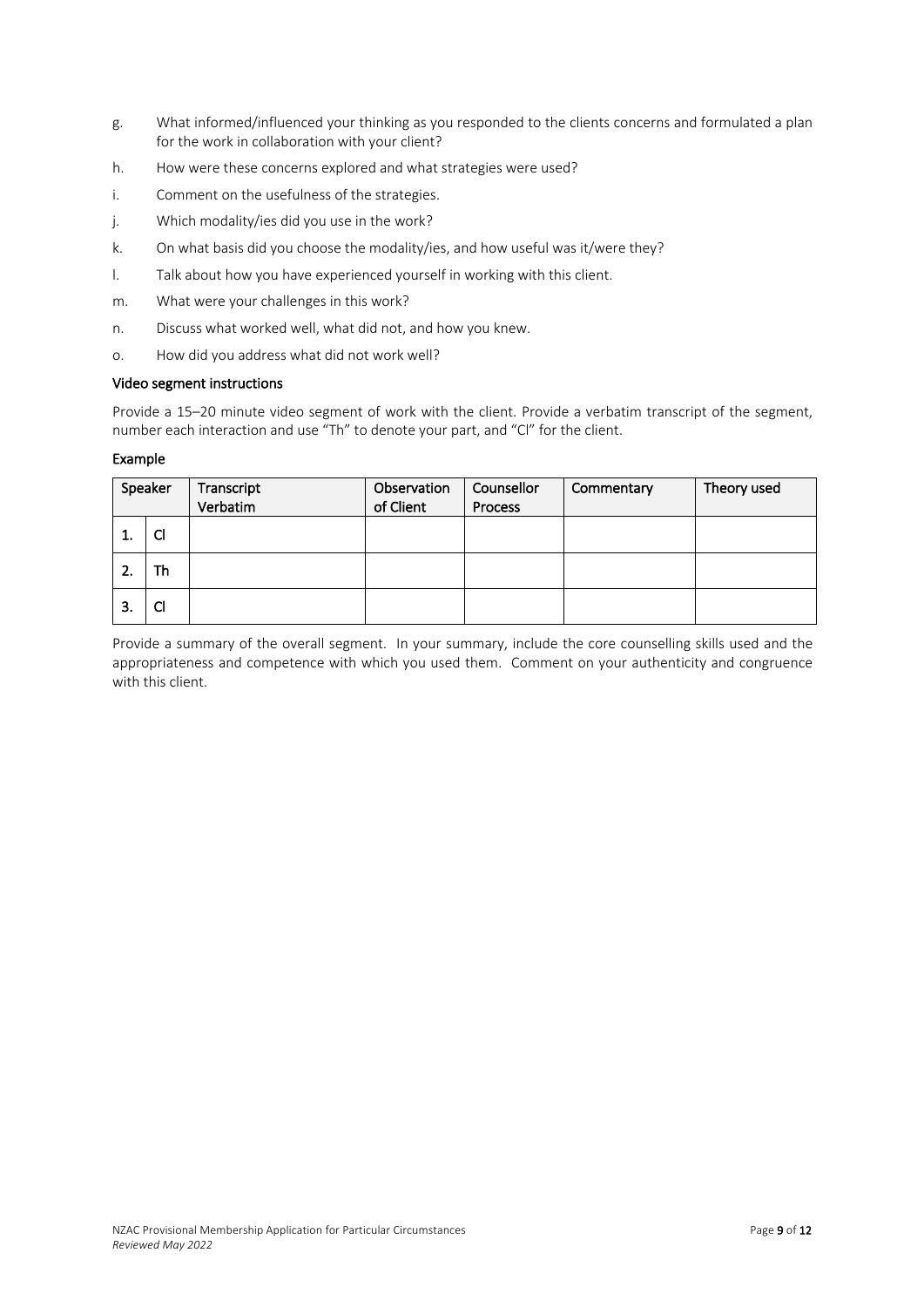# Supervisor's Report

#### Complete Parts A & B in collaboration with the Applicant

If you have been practicing as a counsellor in NZ and engaged with a supervisor, the relationship with the supervisor needs to be of sufficient length for the Supervisor to confidently comment on your practice.

The Supervisor must be a Member of NZAC or similar professional association, who has been a Member for five years and who has been the Applicant's Supervisor for at least the past 12 months. 50 hours of supervision are required before application, including at least 10 within the last 12 months.

| Part A      |                                                                                                                    |             |     |    |
|-------------|--------------------------------------------------------------------------------------------------------------------|-------------|-----|----|
|             | Name of Applicant:                                                                                                 |             |     |    |
|             | Name of Supervisor:                                                                                                |             |     |    |
|             | External Supervisor:                                                                                               |             |     |    |
|             | Professional Association:                                                                                          |             |     |    |
| $\mathbf 1$ | Frequency of supervision                                                                                           |             |     |    |
| 2           | Start and end date of supervision contract                                                                         | Start date: |     |    |
|             |                                                                                                                    | End date:   |     |    |
| 3           | Total number of hours of supervision undertaken to date                                                            |             |     |    |
| 4           | Do you have administrative or statutory responsibility for the Applicant's work?                                   |             | Yes | No |
|             | If "Yes" explain this relationship.                                                                                |             |     |    |
|             |                                                                                                                    |             |     |    |
|             | In total, the Applicant needs to have completed a minimum of 2,000 hours counselling practice.                     |             |     |    |
| 5           | Total number of face to face counselling hours                                                                     |             |     |    |
| 6           | Total number of hours as a facilitator and/or co-facilitator of<br>therapeutic group/s undertaken by the Applicant |             |     |    |
| 7           | Total number of hours telephone and online counselling practice                                                    |             |     |    |
| 8           | Counselling Log seen                                                                                               |             | Yes | No |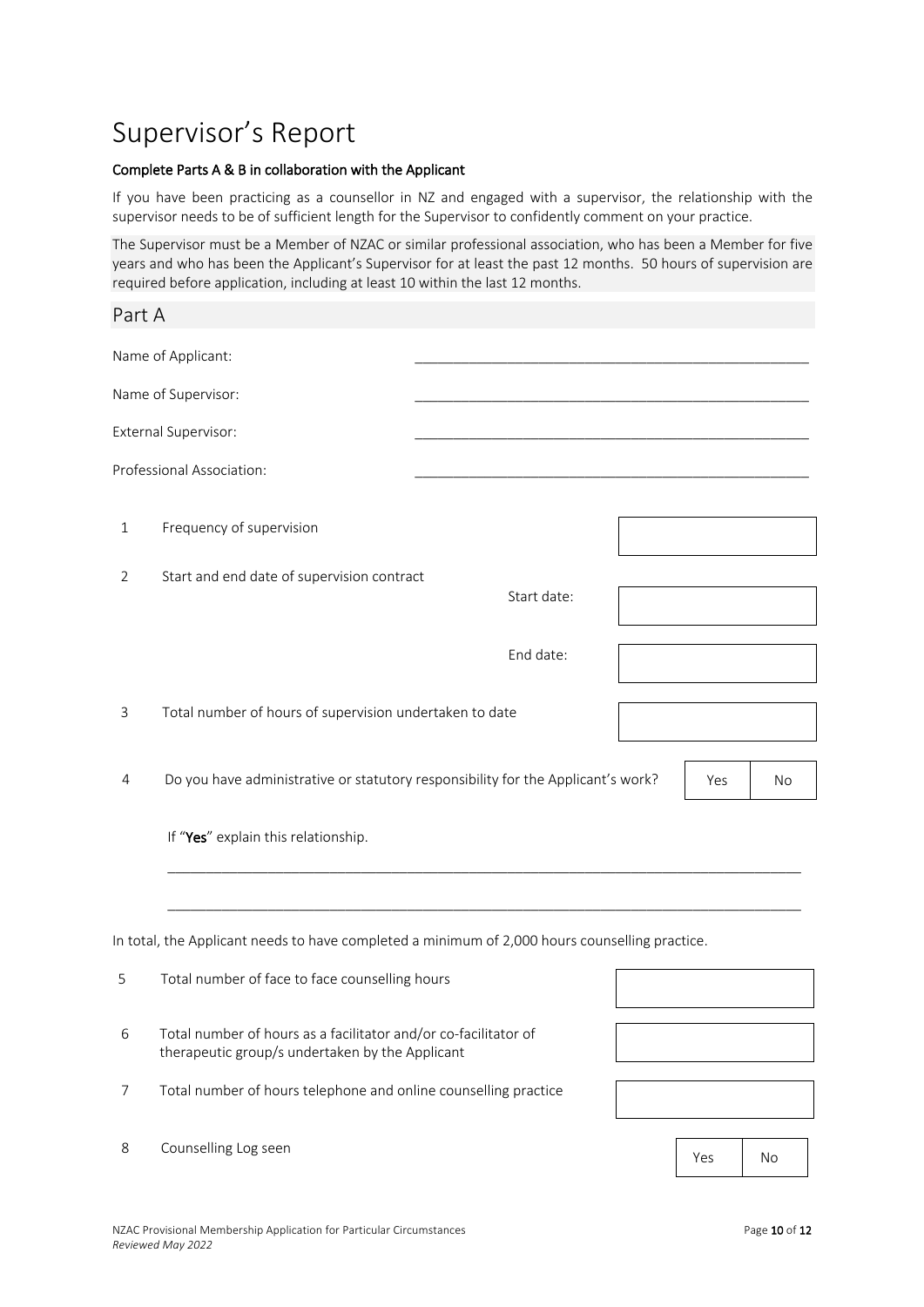9 The Supervisor is required to discuss with their Supervisee at least two recordings or observations of the Supervisee's work with clients.

Your experience of the Applicant's work has been from:

| Video | $\square$ Audio | Observing counselling session/s |  |
|-------|-----------------|---------------------------------|--|
|       |                 |                                 |  |

| 10 | To your knowledge has the Applicant ever been or is currently, the subject of | Yes | Nο |
|----|-------------------------------------------------------------------------------|-----|----|
|    | a concern or complaint about unethical or unprofessional conduct?             |     |    |

If yes, please explain.

### Part B

Please respond in detail to the following;

- 1 The extent to which the Applicant demonstrates core counselling skills, e.g, the ability to establish and maintain a therapeutic counselling relationship with clients.
- 2 The Applicant's commitment to the ongoing process of self-reflection.
- 3 The Applicant's engagement with the supervision process.
- 4 Do you believe the Applicant understands the implications of the NZAC Code of Ethics? What evidence supports this belief?
- 5 Any further comments you wish to make.